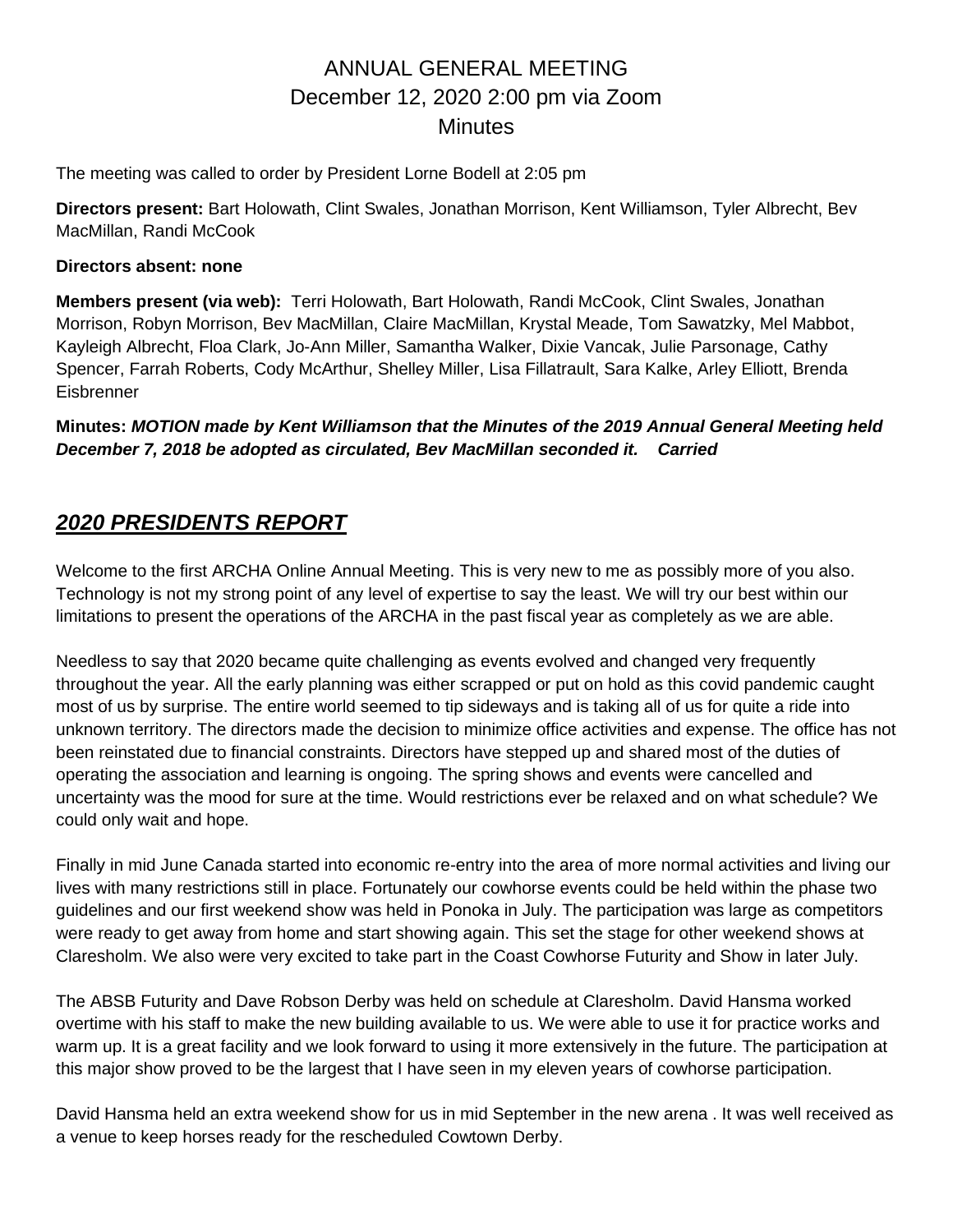Cowtown Derby was held at the Silver Slate Arena in early October. Again the entries were large with a strong contingent from B.C. and Saskatchewan contributing to another large and successful show.

Needless to say 2020 has been a very challenging year for our cow horse community, but we were allowed to host shows and compete. Some other equine disciplines did not get to enjoy the same opportunities.

Even with a delayed and compressed show season, the ARCHA was able to host almost a normal number of events and we sincerely thank all of our membership for the support that they put forward.

Now with the second wave of covid, we find ourselves with renewed restrictions from Alberta Health and are having a first ever virtual AGM. I encourage members to participate in the meeting as able and ask questions if clarification is needed.

Thank you to all our members, volunteers and hosting facilities. In a most challenging and difficult situation, you have all been outstanding! Hoping for a more normal 2021 and looking forward to seeing everyone next year.

Lorne Bodell

### **MOTION –** *Lorne Bodell made a motion to accept the Presidents report as presented, seconded by Randi McCook*

*Carried*

**FINANCE –** The financial statements prepared by Catalyst LLP was reviewed and reported by treasurer Jonathan Morrison.

### **MOTION -** *Jonathan Morrison made a motion that the draft financial report be accepted as presented, 2 nd by Bart Holowath*

*Carried*

**Old business** *No discussion*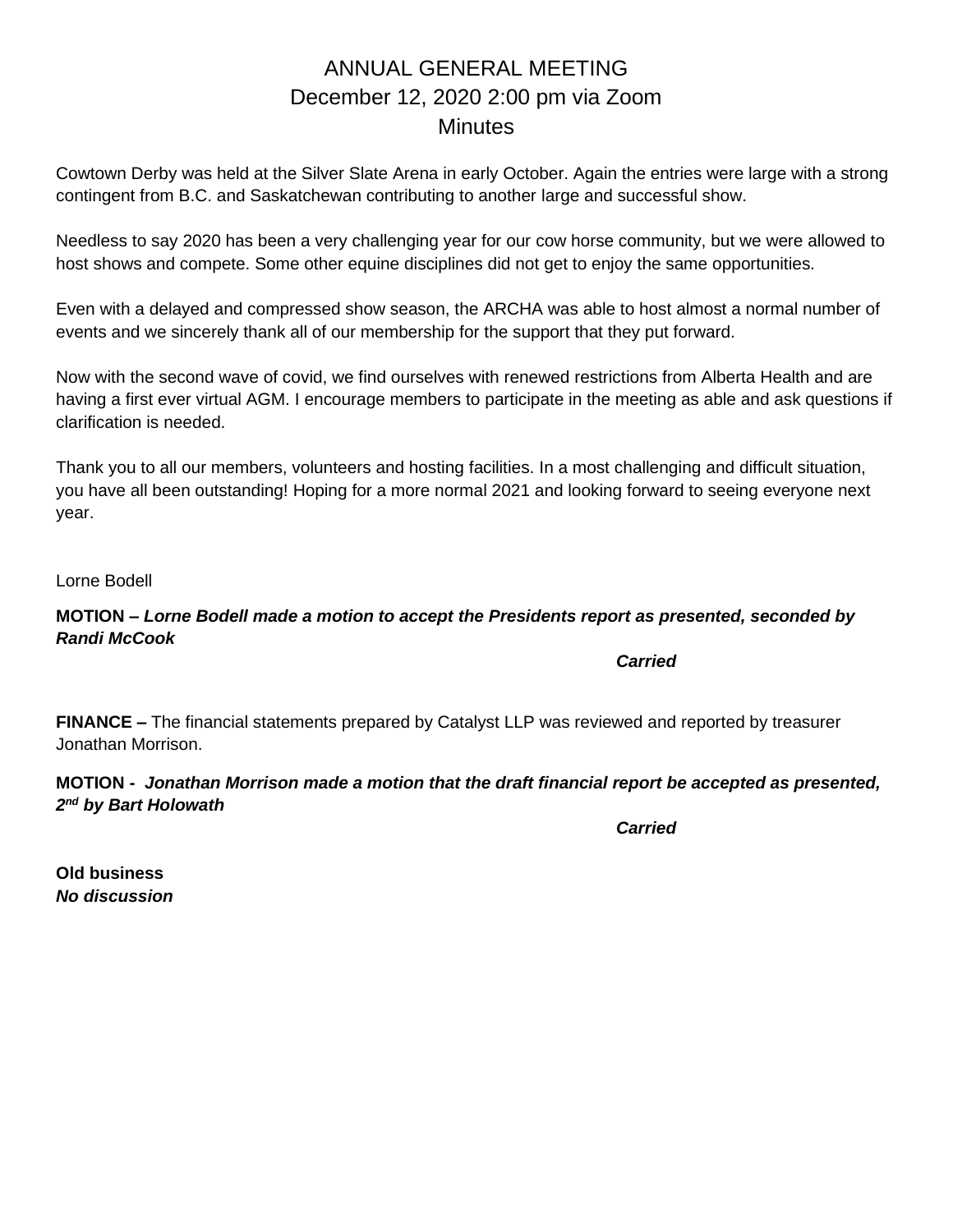## **COMMITTEE REPORTS**

## **SPONSORSHIP & PROMOTION**

The combined financial sponsorship for 2020 was \$40,415, which includes general sponsorship as well as monetary prize sponsors for Alberta Snaffle Bit and Cowtown Derby. If we include the in-kind donations of product and/or tack, our sponsorship exceeds \$50,000. On behalf of the board and members, we thank all the sponsors for your commitment to ARCHA. Sponsorship is always an enormous task, and we ask that all our members look to your network to help us find new sponsors for the club. Also in 2020 we started a promotional campaign on social media called "We Support Our Sponsors". We ask that you remember this commitment, especially during difficult economic times when many businesses are struggling. To help you *Support Our Sponsors* or just say "Thanks", the following is the list of sponsors for ARCHA:

| Alpha Omega                             | HB Leather - Heather Baumgardner         |
|-----------------------------------------|------------------------------------------|
| Bar TT Ranch                            | Janice & Kelly Cornforth                 |
| Bart & Terri Holowath                   | <b>K&amp;K Livestock</b>                 |
| <b>Bart T5 Agra Services</b>            | Katerberg & Associates - Marti Katerberg |
| <b>Bonnie Youngs</b>                    | Katie Harvie & Jerry Sawley              |
| C5 Ranch                                | Laurel Scharien                          |
| Catalyst Accounting & Advisory          | Legacy Dodge                             |
| Cats Picasso - Coast Performance Horses | <b>Marshall Toner</b>                    |
| <b>Cattlemen's Corner</b>               | <b>Myristol - Jennifer Soltys</b>        |
| <b>Clayton Hines</b>                    | <b>Peter Swales</b>                      |
| Cowboy Country Clothing Ltd.            | <b>Roseburn Ranches</b>                  |
| Daryl Davis Bits                        | <b>Shortgrass Ecosystems</b>             |
| Delaney Vet                             | Silver Slate Arena                       |
| Donna Smith & Family                    | <b>Steve Hoar</b>                        |
| <b>Energy Equine Vet</b>                | TD Equine                                |
| Equistro                                | <b>Tower Tack &amp; Western Wear</b>     |
| <b>Erskine Vet Clinic</b>               | <b>Troy Fischer Buckles</b>              |
| <b>Estate of Dave Robson</b>            | <b>Western Specialties</b>               |
| <b>Gary Carruthers Farrier</b>          | Wille Dodge - Monica Wille               |
|                                         | <b>Willow Creek Ag Society</b>           |

**MOTION -** *Bart Holowath made a motion that the sponsorship report be accepted as presented, 2nd by Jonathan*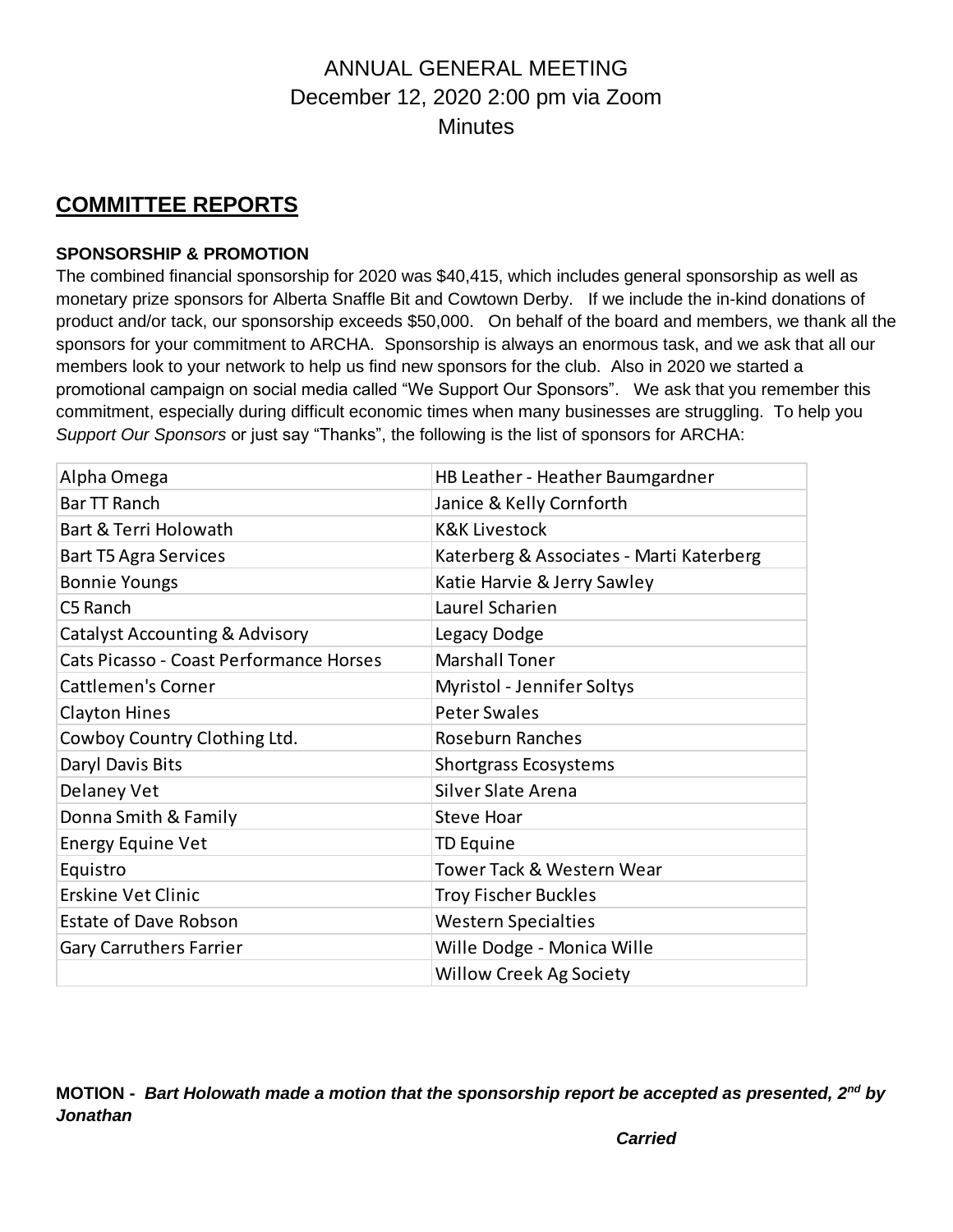### **CASINO**

In 2018 the ARCHA Become part of the charitable gaming fund and the available funding has been a game changer for the club. As a result of the enormous effort of volunteers to "work a casino shift" in December 2018, the club received \$67,790. These funds were used over a 2 year period, 2019 and 2020, to offset allowable costs at Alberta Snaffle Bit and Cowtown Derby. The benefit to our members is reduced fees and more importantly reduces the amount we are required to raise with fundraising and sponsorship to cover club costs.

At the beginning of 2020, The ARCHA had \$37,400 of Casino funds remaining that we were required to spend during the 2020 show season (funds have to be utilized over 2 year ends). It would have been a financially challenging year were it not for these funds.

**ARCHA has been awarded a casino for February 20 – 21, 2021 at Pure Casino Calgary. Please watch for email updates as members will be needed to volunteer to cover all of our shifts. This is a very important event for the sustainability of the club.** 

## **MOTION -** *Bev MacMillan made a motion that the Casino report be accepted as presented, 2nd by Mel Mabbott*

*Carried*

## **STALLION AUCTION**

The ARCHA Stallion Auction has been the largest fundraising effort within the association for many years. Stallion owners have generously donated the breeding to their stallion to support the ARCHA Futurity program. Funds raised within this auction have been allocated towards added money at the Alberta Snaffle Bit Futurity. There is an incentive paid out to the highest earning offspring of a nominated stallion who sold through the auction, as well as the stallion owner of that winner.

In 2019, we had a total of 15 stallions sell through the auction, bringing in a total revenue of \$17,454.86, netting \$16,297 after expenses.

The 2020 Stallion Auction started on December 10, and will close on March 10, 2021. We have a fantastic lineup of stallions for this year's auction, and we thank each and every stallion owner who has donated a breeding to our auction, in both 2019 and 2020. We would also like to thank each and every buyer for their support of our association.

If you have any questions about this year's auction, please feel free to contact Randi McCook.

Interested parties can view the auction online at https://archastallionauction.com/

**MOTION -** *Randi McCook made a motion that the Stallion Auction report be accepted as presented, 2nd by Terri Holowath*

*Carried*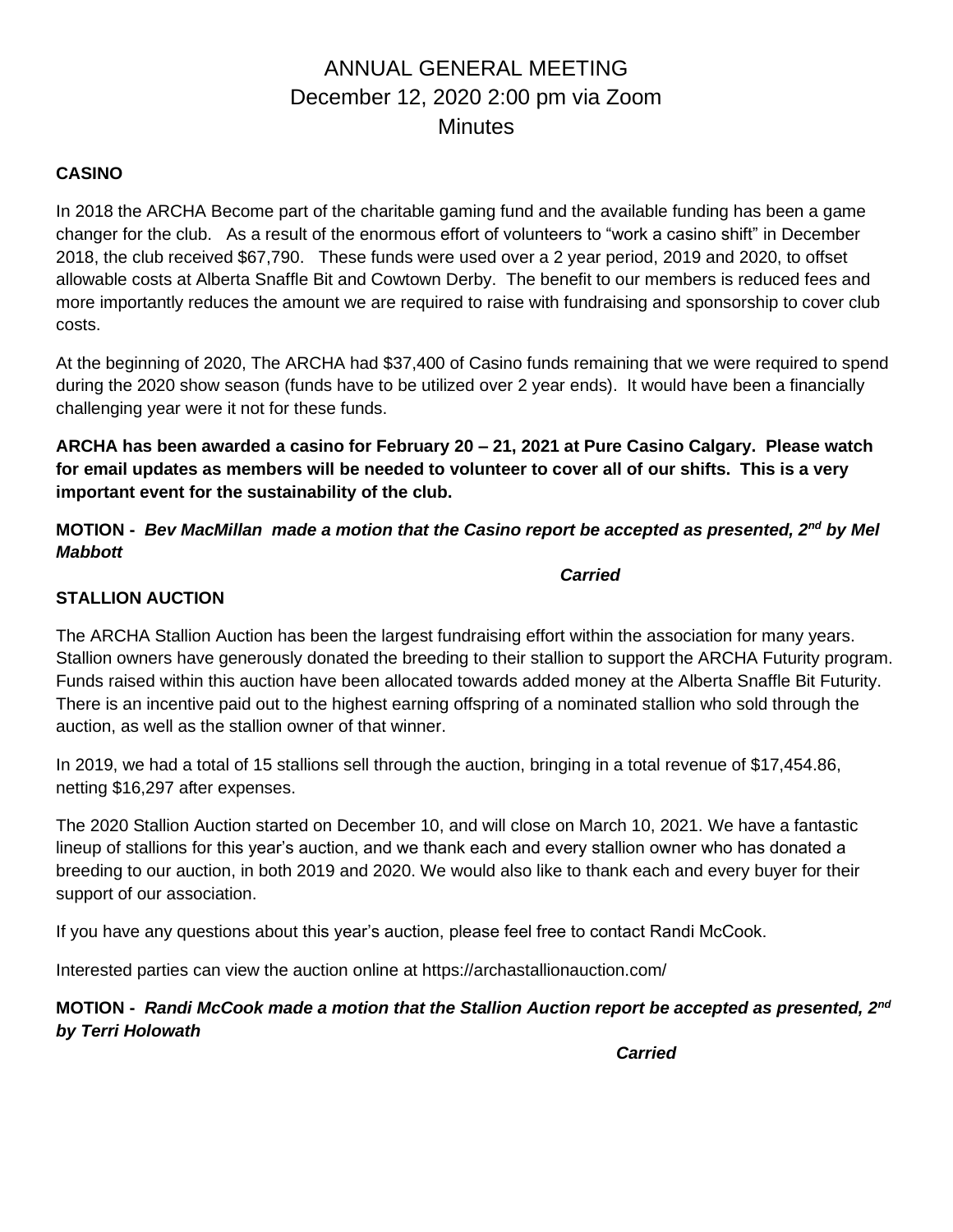### **FUNDRAISING, RAFFLES & AUCTIONS**

The club had a "Beef Raffle" from the Beef Raffle donated by Roseburn Ranches that raised \$5,140. Silent auctions were held at the year-end banquet (December 2019), Alberta Snaffle Bit and Cowtown Derby. Thanks to both the donors of product/services and the buyers.

#### **MOTION -** *Bev MacMillan made a motion that the Fundraising, raffle & Auction report be accepted as presented, 2<sup>nd</sup> by Mel Mabbott* **Carried** Carried **CLINICS**

As with everything else, our Clinic lineup looked very different in 2020 for the ARCHA.

John Murphy was kind enough to give up his day on July 3 to share his knowledge with 12 eager participants in Ponoka at the Calnash Ag Event Centre.

On July 31, Vance Kaglea was kind enough to spend the day with 12 more members and share his vast array of knowledge in Claresholm.

New in 2020, we did require all participants to hold a current ARCHA membership in order to ride in the clinic. This was due to insurance coverage.

The 2020 clinics earned a revenue of \$6,751 and incurred \$2,800 worth of expenses, for a total of \$3,951 raised for the ARCHA.

On behalf of the ARCHA, we would like to thank both John and Vance for giving up their time to share their knowledge with the public. We would also like to thank everyone who participated, volunteered and joined us for these two great clinics.

It is our hope that 2021 will bring less restrictions, and we will be able to host these great clinics throughout the year again. Please stay tuned for updates in the New Year.

## **MOTION** *- Randi McCook made a motion that the Clinics report be accepted as presented, 2nd by Tyler Albrecht*

#### *Carried*

#### **SHOWS**

The show season typically runs from end of April to the end of October. April, May & June were lost due to Covid lock down, so if we were going to keep the same level of competitions it had to be scheduled within the remaining 4 months of the show season. The board hustled and within a week had the first show organized, July 4 & 5 in Ponoka, Alberta. They followed that up with a robust schedule to ensure there was opportunity for members to show as well as grow the organization at the grassroots level. The ARCHA schedule had a balance of practice shows and club shows, allowing trainers to work with non-pros and bring in new membership, as well as major NRCHA approved events with substantial payout.

See the attached summary for 2020 events.

**MOTION -** *Lorne Bodell made a motion that the Show report be accepted as presented, 2nd by Bev MacMillan carried*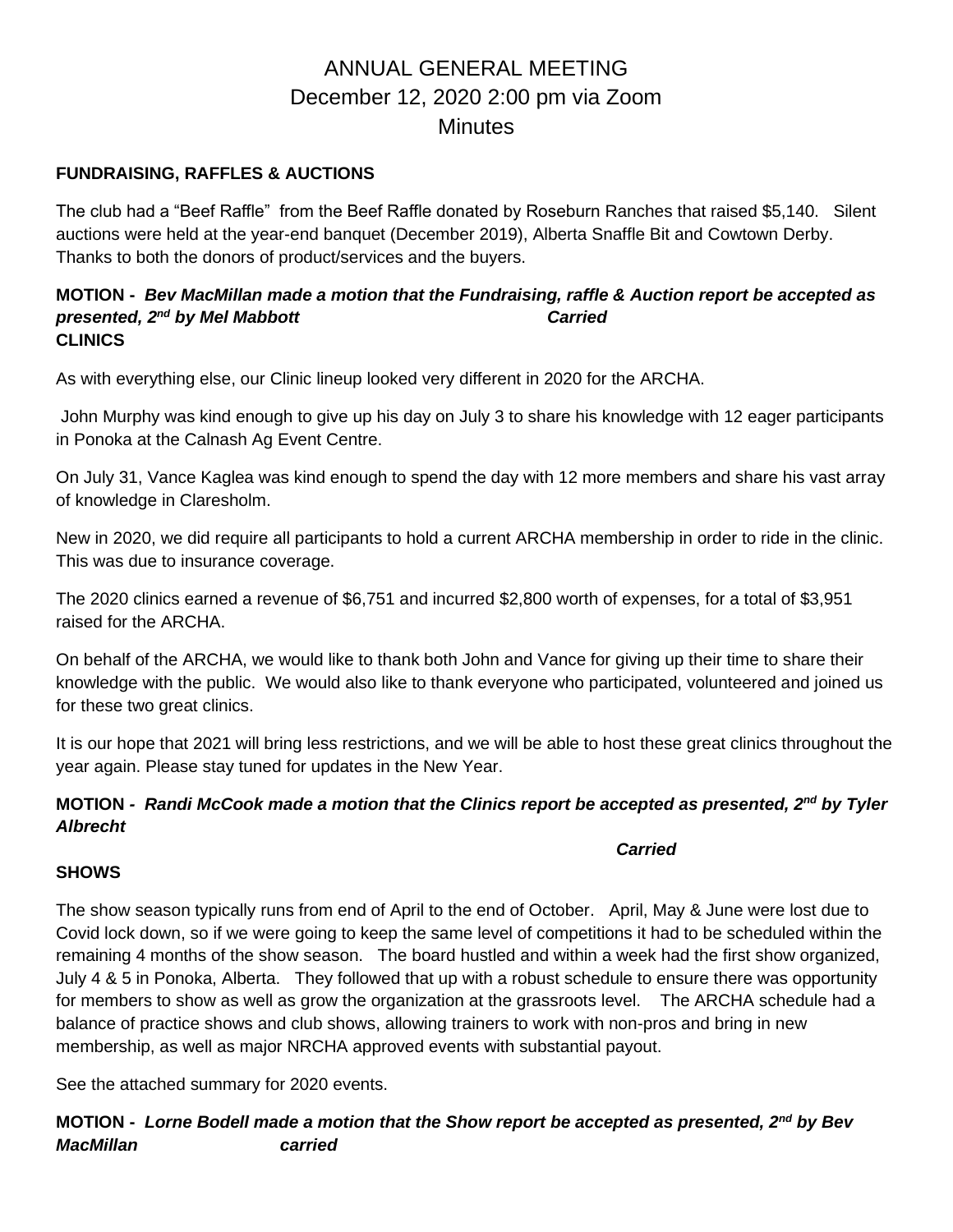#### **JUDGES**

2020 proved to be challenging as far as the booking of judges was concerned due to the border being closed to non-essential travel. Because of this we used Canadian judges exclusively which was good for the guys we have and especially up and coming judges. As far as the big shows were concerned though it caused us to have to use the same guys repeatedly which was less than ideal.

Moving forward we need to encourage more Canadians to get their cards to broaden our pool of Canucks to pick from in the event that we have to deal with a border closure again. Looking to next year we hope to be open to hire American judges again to ease the burden on our home team guys.

### **MOTION -** *Clint Swales made a motion that the Judges report be accepted as presented, 2nd by Bart Holowath carried***YOUTH SCHOLARSHIP**

Laura MacMillan won the \$500 scholarship for 2020 show year. Laura is an avid cow horse competitor and attends the University of Saskatchewan.

## **MOTION -** *Terri Holowath made a motion that the Youth Scholarship report be accepted as presented, 2 nd by Bev MacMillan*

*Carried*

#### **YEAR END AWARDS**

Due to the extraordinary year and uncertainty on the number of shows the club would be able to have, the board decided to track the year end points and recognize the year end champions but not make the financial commitment for year-end prizes. As a result, entry fees at weekend events were reduced by \$10.00 per run. To compensate, the committees worked hard to have great prizes at the major events, Alberta Snaffle Bit and Cowtown. A sponsor covered the cost of coats for the horse show champions at Alberta Snaffle Bit and reserve received Cinch tack bags, there were buckles for non-pro horse show classes at Cowtown and reserve received vests.

Cats Picasso, Coast Performance Horses have donated the buckles purchased for the Cats Picasso non pro series to be used for yearend awards.

### **MOTION -** *Cody McArthur made a motion that the Year- end Awards report be accepted as presented, 2 nd by Jo-Ann Miller*

*Carried*

#### **SOCIAL**

Our year was quite social events deficient due to covid restrictions. We did host our banquet and awards presentations at the Heritage Inn in High River in early December before the covid pandemic. It was a great event and many competitors received their first ever year end award buckle! Congratulations to the recipients and also to the organizing committee for a job well done!

Since then every show was a social gathering as they were the only interface we had with other cow horse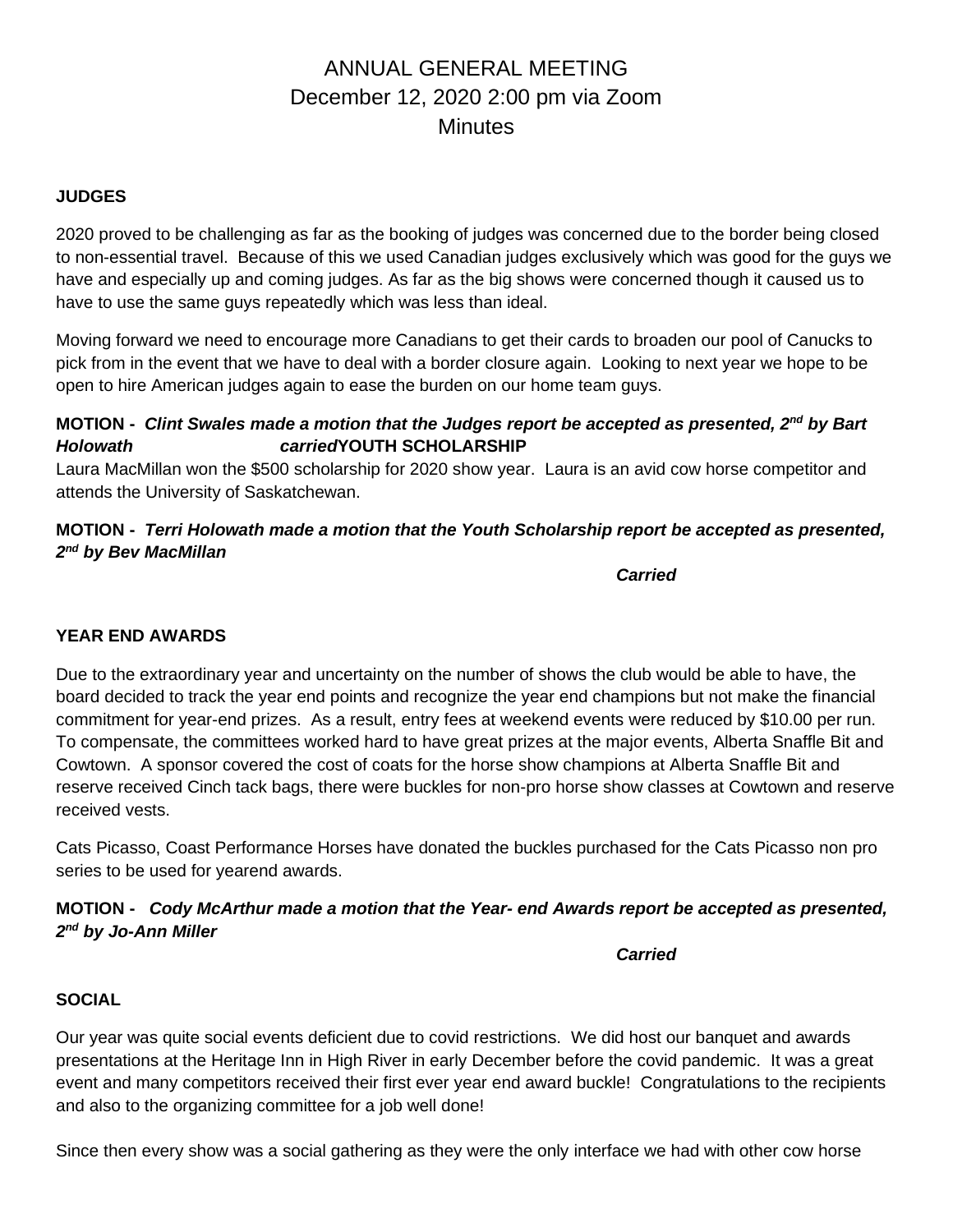members. Social distancing considerations in effect, we were able to visit and get caught up on what was happening with others and let them know how our lives were progressing. We can be very grateful that our chosen equine sport allowed for us to have gatherings within the phase two guidelines and partake in competition. Many were not as fortunate.

Hoping and fingers crossed that the current guidelines will be relaxed and we can conduct activities in a more normal format by spring 2021!

### **MOTION -** *Lorne Bodell made a motion that the sponsorship report be accepted as presented, 2nd by Bev MAcMillan*

*Carried*

## **2020 Nomination Report**

This year the ARCHA members will be electing 8 (eight) directors - 6 for a two year term and 2 for a one year term.

The terms that are completed this year are:

- Jonathon Morrison
- Clint Swales
- Randi Mc Cook
- Bev Mc Millan
- Geoff Hoar
- Kelly Ribling

Two directors resigning for personal commitments are:

- Bev O Dwyer
- Jolene Jones

We sincerely thank these directors for their time and commitment.

The nominating committee respectfully presents the following for your consideration for directors :

- Mel Mabbott
- Keaton Meyer
- Krystal Meade
- Clint Swales
- Jonathon Morrison
- Randi Mc Cook One year term

Nominations will also be accepted from the floor.

In the event that an election is required, ballots cast shall contain 8 (eight) names only. Any other number shall